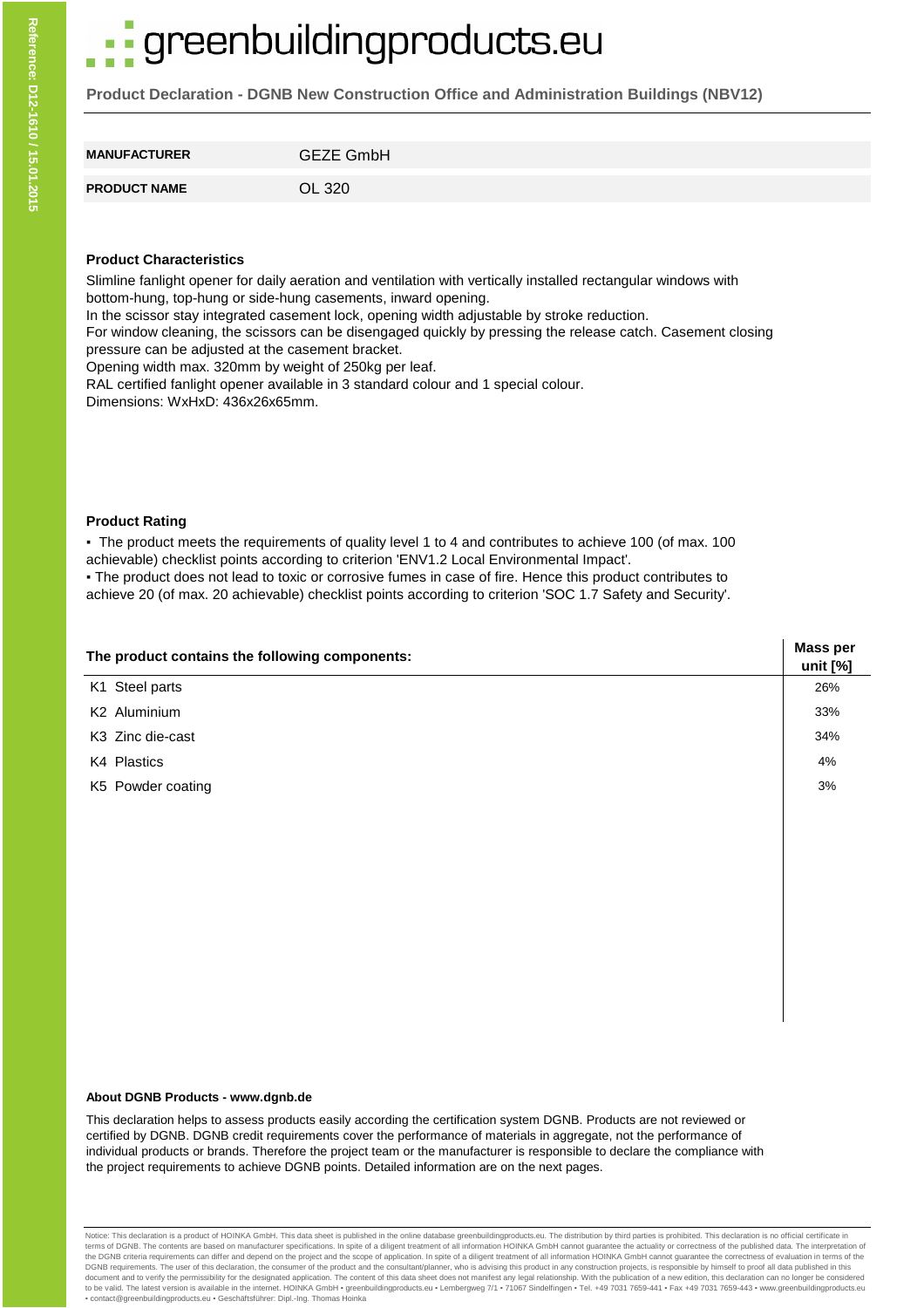# · greenbuildingproducts.eu

**Product Declaration - DGNB New Construction Office and Administration Buildings (NBV12)**

| <b>MANUFACTURER</b> | <b>GEZE GmbH</b> |
|---------------------|------------------|
| <b>PRODUCT NAME</b> | OL 320           |

### **Product assessment of complete system**

|                                               |               |                                            | Relevance    |                                                                          |
|-----------------------------------------------|---------------|--------------------------------------------|--------------|--------------------------------------------------------------------------|
| <b>Topic</b>                                  | <b>Number</b> | <b>Criteria</b>                            |              | <b>Evaluation</b>                                                        |
|                                               | <b>ENV1.1</b> | Life cycle Assessment - Emissions          |              |                                                                          |
|                                               | <b>ENV1.2</b> | Local environmental impact                 | $\checkmark$ | Quality Level 4 is fulfilled                                             |
|                                               | ENV1.3.1      | Responsible procurement (Wood)             |              |                                                                          |
| Environmental Quality (ENV)                   | ENV1.3.2      | Responsible procurement (Formwork)         |              |                                                                          |
|                                               | ENV1.3.3      | Responsible procurement (Natural Stone)    |              |                                                                          |
|                                               | <b>ENV2.1</b> | Life cycle Assessment - Primary Energy     |              |                                                                          |
|                                               | <b>ENV2.2</b> | Potable water demand and wastewater volume |              |                                                                          |
|                                               | <b>ENV2.3</b> | Land Use                                   |              |                                                                          |
|                                               | ECO1.1        | Building-related life-cycle costs          |              |                                                                          |
| Economic Quality (ECO)                        | ECO2.1        | Suitability for conversion                 |              |                                                                          |
|                                               | ECO2.2        | Marketability                              |              |                                                                          |
|                                               | SOC1.1        | <b>Thermal Comfort</b>                     |              |                                                                          |
|                                               | SOC1.2        | Indoor Air Quality                         |              |                                                                          |
|                                               | SOC1.3        | <b>Acoustic Comfort</b>                    |              |                                                                          |
|                                               | SOC1.4        | Visual Comfort                             |              |                                                                          |
|                                               | SOC1.5        | Occupant control                           |              |                                                                          |
|                                               | SOC1.6        | Quality of outdoor spaces                  |              |                                                                          |
| Sociocultural and<br>Functional Quality (SOC) | SOC1.7        | Safety and security                        | $\checkmark$ | The product does not lead to toxic or corrosive fumes in case<br>of fire |
|                                               | SOC2.1        | Access for all                             |              |                                                                          |
|                                               | SOC2.2        | Public access                              |              |                                                                          |
|                                               | SOC2.3        | <b>Cyclist facilities</b>                  |              |                                                                          |
|                                               | SOC3.1        | Design and urban quality                   |              |                                                                          |
|                                               | SOC3.2        | Integration of public art                  |              |                                                                          |
|                                               | SOC3.3        | Floor Plan Qualities                       |              |                                                                          |
|                                               | <b>TEC1.1</b> | Fire prevention                            |              |                                                                          |
|                                               | <b>TEC1.2</b> | Noise protection                           |              |                                                                          |
|                                               | <b>TEC1.3</b> | Building envelope quality                  |              |                                                                          |
| <b>Technical Quality (TEC)</b>                | <b>TEC1.4</b> | Adaptability of Technical Systems          |              |                                                                          |
|                                               | <b>TEC1.5</b> | Ease of cleaning and maintenance           |              |                                                                          |
|                                               | <b>TEC1.6</b> | Ease of dismantling and recycling          |              |                                                                          |
|                                               | <b>TEC1.7</b> | Sound immission control                    |              |                                                                          |
|                                               | PRO1.1        | Comprehensive project brief                |              |                                                                          |
|                                               | <b>PRO1.2</b> | Integral design                            |              |                                                                          |
|                                               | PRO1.3        | Design concept                             |              |                                                                          |
| Process Quality (PRO)                         | PRO1.4        | Sustainability aspects in tender phase     |              |                                                                          |
|                                               | PRO1.5        | Documentation for Facility Management      |              |                                                                          |
|                                               | PRO2.1        | Environmental impact of construction       |              |                                                                          |
|                                               | <b>PRO2.2</b> | Construction quality assurance             |              |                                                                          |
|                                               | PRO2.3        | Systematic commissioning                   |              |                                                                          |
|                                               | SITE1.1       | Site location risks                        |              |                                                                          |
| Site Quality (SITE)                           | SITE1.2       | Public image and social conditions         |              |                                                                          |
|                                               | SITE1.3       | Access to transportation                   |              |                                                                          |
|                                               | SITE1.4       | Access to specific-use facilities          |              |                                                                          |

T.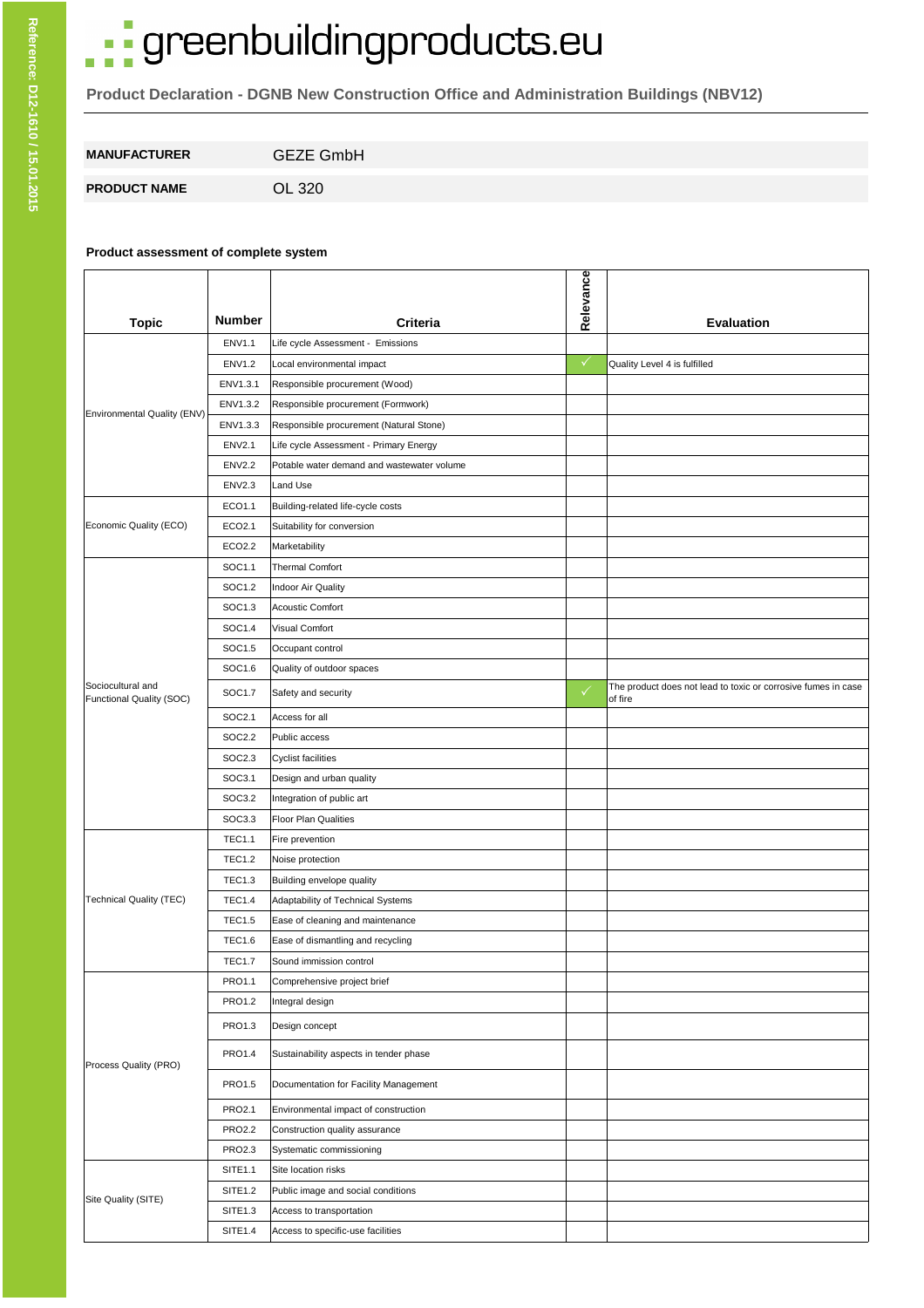# greenbuildingproducts.eu

**Product Declaration - DGNB New Construction Office and Administration Buildings (NBV12)**

| <b>MANUFACTURER</b> | <b>GEZE GmbH</b> |
|---------------------|------------------|
| <b>PRODUCT NAME</b> | OL 320           |

**Product assessment for criteria ENV1.2 - Local environmental impact**

The product fulfills the requirements for Quality Level 1-4

Assessment: **Quality Level 4**

#### **Goals and Relevance**

Certain materials, construction products and preparations are a risk for soil, air, groundwater and surface water as well as for human's health, flora and fauna. In order to minimize risks for humans and the local environment, materials, (construction) products and preparations need to be reduced ,avoided or substituted, which due to their material properties or ingredients are a risk for surface and ground water, soil or air. Especially those materials, (construction) products and preparations must be reduced ,avoided or replaced, which affect human health, flora and fauna or harm within a short-, medium / or long-term period . This affects the entire life cycle - from production, processing at site, use of (building) inventory and disposal (dismantling, recycling, landfilling). These local risks are assessed material and product related. Hence eco-and human toxicological impact categories of LCA can not be applied due to lack of evaluation and measurement procedures.

#### **Product Assessment**

| <b>Relevant Products</b> |                                                                                                                                                                                                                             | <b>Requirements of Quality Levels</b>                                    |                                                                                                                                                                                                                                                                                                                                | <b>Assessement of Product</b>                           | <b>Evaluation</b>      |
|--------------------------|-----------------------------------------------------------------------------------------------------------------------------------------------------------------------------------------------------------------------------|--------------------------------------------------------------------------|--------------------------------------------------------------------------------------------------------------------------------------------------------------------------------------------------------------------------------------------------------------------------------------------------------------------------------|---------------------------------------------------------|------------------------|
| 14                       | Non-structural metal components<br>such as stair railings, metal<br>framing, frames, steel doors,<br>facade elements etc.<br>Subject: Anti-corrosion coatings<br>and special effect coatings (eq<br>metallic effect paints) | Quality Level 1<br>Quality Level 2<br>Quality Level 3<br>Quality Level 4 | VOC-Content < 300 g/l -<br>according to category D of VOC-<br>Guideline 2004/42/EG<br>VOC-Content < 300 g/l -<br>according to category D of VOC-<br>Guideline 2004/42/EG<br>Waterborne products VOC <140 g<br>Exception: Metallic effect coatings<br><300 g / I - Category A / d<br>according to VOC-quideline<br>2004/42 / EC | Powder coatings are not considered<br>at this criterion | <b>Quality Level 4</b> |
|                          |                                                                                                                                                                                                                             |                                                                          |                                                                                                                                                                                                                                                                                                                                |                                                         |                        |
|                          | <b>Relevant Products</b>                                                                                                                                                                                                    |                                                                          | <b>Requirements of Quality Levels</b>                                                                                                                                                                                                                                                                                          | <b>Assessement of Product</b>                           | <b>Evaluation</b>      |
| 26                       | Panels made of aluminum and<br>stainless steel on the facade and<br>the roof (sun protection systems)                                                                                                                       | Quality Level 1                                                          | No requirements                                                                                                                                                                                                                                                                                                                |                                                         |                        |
|                          | are not currently considered)<br>Subject: Products to passivation of                                                                                                                                                        | Quality Level 2                                                          | No requirements                                                                                                                                                                                                                                                                                                                | Use of chromium-VI-free passivation                     | <b>Quality Level 4</b> |
|                          | aluminum and stainless steel                                                                                                                                                                                                | Quality Level 3                                                          | Chromium VI-free passivation                                                                                                                                                                                                                                                                                                   | agents                                                  |                        |

|    | <b>Relevant Products</b>                                                                         |                 | <b>Requirements of Quality Levels</b>                | <b>Assessement of Product</b> | Evaluation             |
|----|--------------------------------------------------------------------------------------------------|-----------------|------------------------------------------------------|-------------------------------|------------------------|
| 27 | Factory coated metal components:<br>cladding, doors, radiators, heating<br>and cooling ceilings. | Quality Level 1 | No use of lead, cadmium and<br>chromium VI compounds |                               |                        |
|    | Hot-dipped galvanizing are not<br>considered as coatings for the<br>purposes of this criterion.  | Quality Level 2 | No use of lead, cadmium and<br>chromium VI compounds | No use of lead, cadmium and   | <b>Quality Level 4</b> |
|    | Subject: Primer and finish coat (for<br>lexample, paints, varnishes,                             | Quality Level 3 | No use of lead, cadmium and<br>chromium VI compounds | chromium VI compounds         |                        |
|    | powder coatings)                                                                                 | Quality Level 4 | No use of lead, cadmium and<br>chromium VI compounds |                               |                        |

Quality Level 4 Chromium VI-free passivation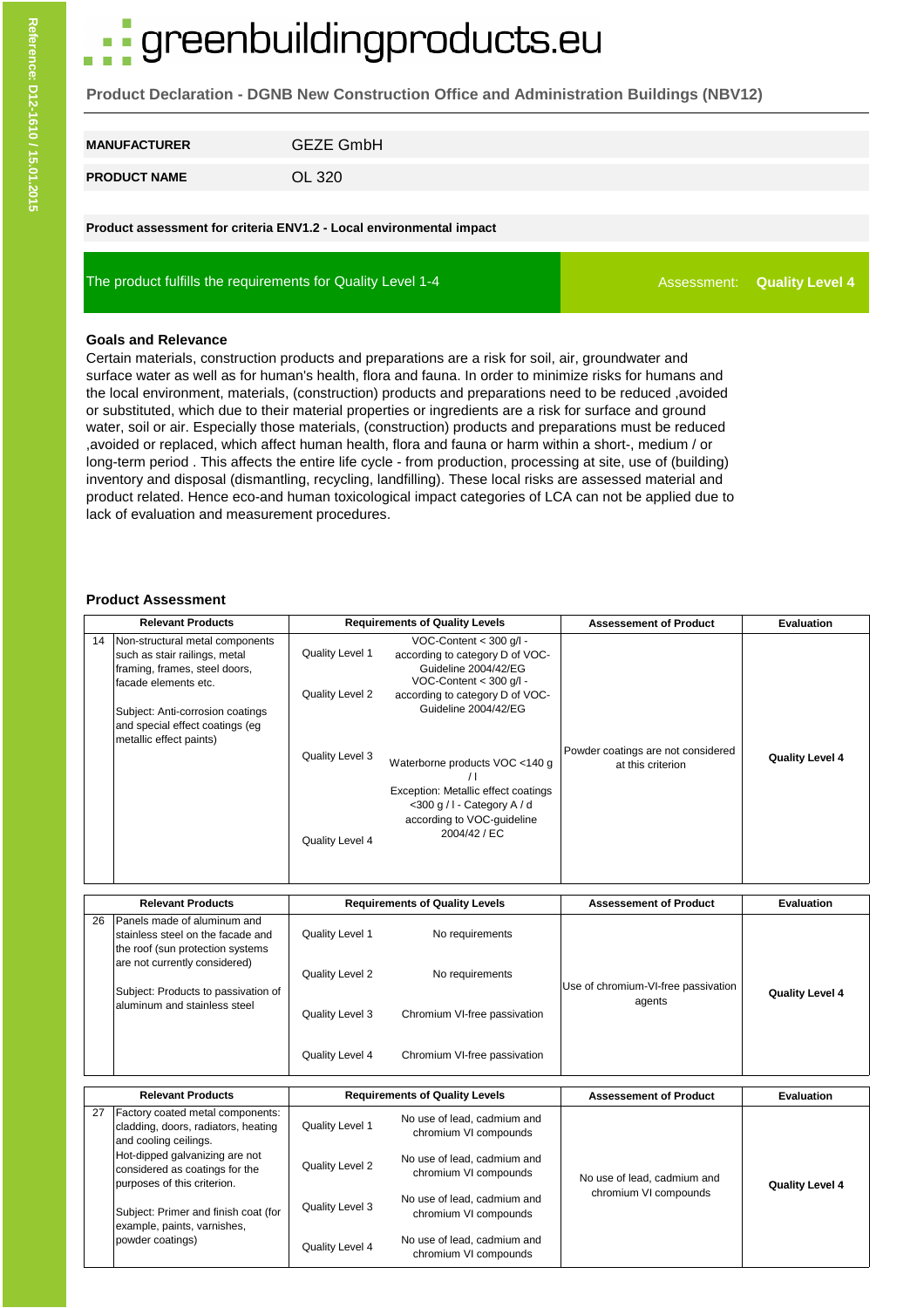# · greenbuildingproducts.eu

**Product Declaration - DGNB New Construction Office and Administration Buildings (NBV12)**

# **MANUFACTURER** GEZE GmbH

**PRODUCT NAME** OL 320

|    | <b>Relevant Products</b>                                               |                 | <b>Requirements of Quality Levels</b> | <b>Assessement of Product</b>   | <b>Evaluation</b>      |
|----|------------------------------------------------------------------------|-----------------|---------------------------------------|---------------------------------|------------------------|
| 28 | Plastics for coating of surfaces<br>(floor and wall) and components on | Quality Level 1 | Content of lead and tin $< 0.1\%$     |                                 |                        |
|    | the facade                                                             | Quality Level 2 | Content of lead and tin $< 0.1\%$     | The lead and tin content of the | <b>Quality Level 4</b> |
|    |                                                                        | Quality Level 3 | Content of lead and tin $< 0.1\%$     | plastics used is $< 0.1\%$      |                        |
|    |                                                                        | Quality Level 4 | Content of lead and tin $< 0.1\%$     |                                 |                        |

**Other remarks on classification**